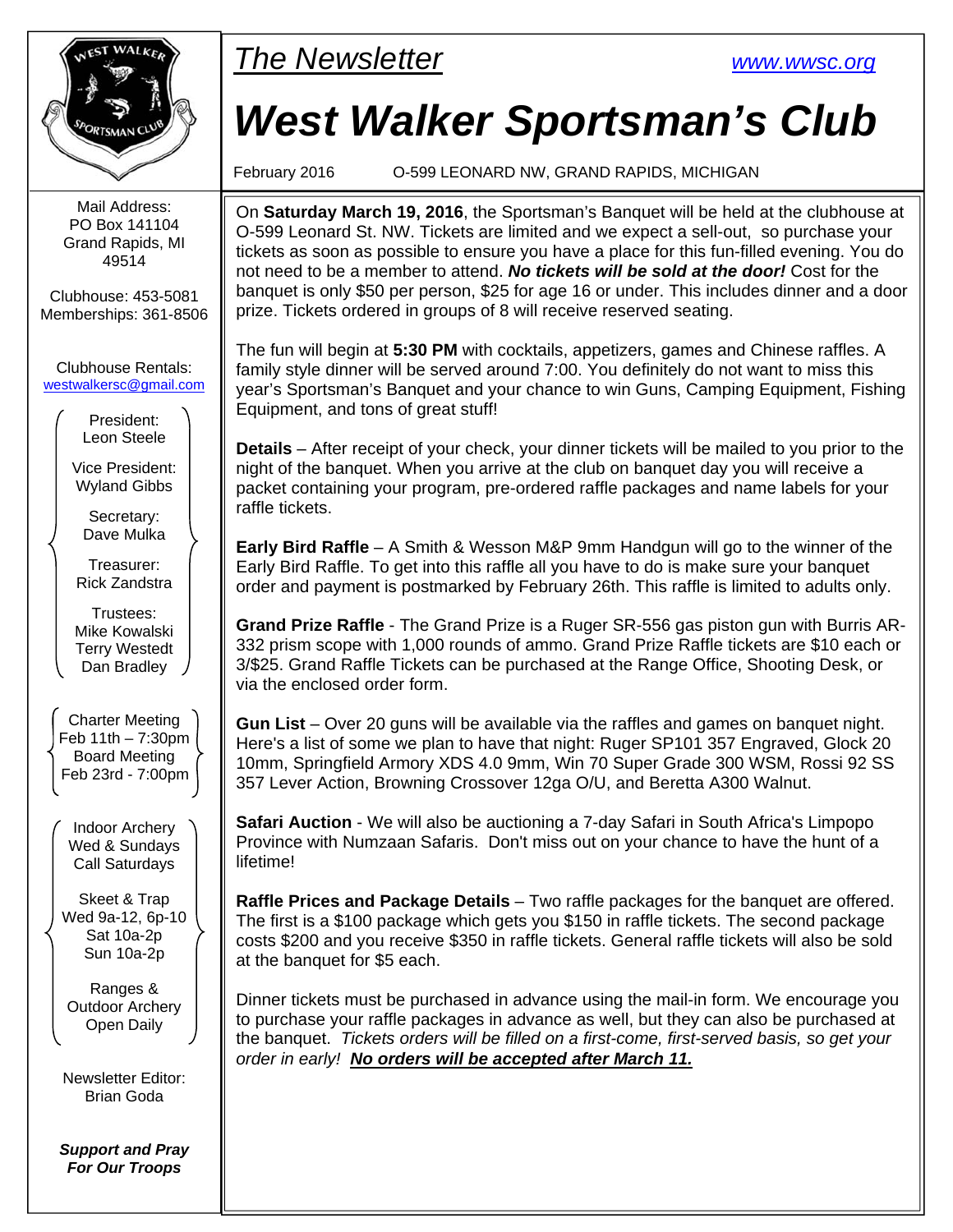## **West Walker Sportsman's Club The Sportsman's Banquet**

The 2016 Sportsman's Banquet will be held on March 19, 2016

We will be making a few changes this year to make planning easier and to make sure the evening runs more smoothly. Orders must be postmarked on or before March 11th. There will be no tickets sold after this date. That being said, be sure to get your ticket orders in as soon as possible. We will be processing orders on a first-come, first-served basis, so there is a possibility that we will not be able to fill all orders.

Banquet orders postmarked on or before February 26, 2016 will be entered in an early bird drawing for a Smith & Wesson M&P 9mm handgun. (Limited to adults only)

Ticket prices will be \$50 per adult, and \$25 for children (under age 16). This year, the children will receive door prizes from the same pool of items as the adults.

As in past years, you may order grand raffle tickets and banquet raffle packages at the same time you place your dinner ticket order. We will have both for sale the night of the banquet as well, and we will make sure we have more raffle package tickets printed up this year to meet demand. **This year the grand raffle is for a Ruger SR-556 gas piston gun with Burris AR-332 prism scope with 1,000 rounds of ammo.**

We look forward to seeing you on March 19, 2016 at 5:30PM!

| Name |                                                         |                               |                |
|------|---------------------------------------------------------|-------------------------------|----------------|
|      |                                                         |                               |                |
| City | <u> 1980 - Johann Barbara, martin amerikan basar da</u> |                               | $\mathsf{Zip}$ |
|      | Adult Tickets:                                          | $x$ \$50 =                    |                |
|      | Child Tickets:                                          | $x$ \$25 =                    |                |
|      | \$200 Raffle Package:                                   | $x \, \text{ }^2\text{200} =$ |                |
|      | \$100 Raffle Package: ________                          | $x$ \$100 =                   |                |
|      | Grand Raffle Tickets: \$10 each or 3 for \$25           |                               |                |
|      |                                                         | <b>TOTAL FOR ORDER:</b>       |                |
|      | Attendee(s) Name, circle (a) dult or (c) hild:          |                               |                |
| 1.   | a or c                                                  | 5.                            | a or c         |
| 2.   | a or c                                                  | 6.                            | a or c         |
| 3.   | a or c                                                  | 7.                            | a or c         |
| 4.   | a or c                                                  | 8.                            | a or c         |

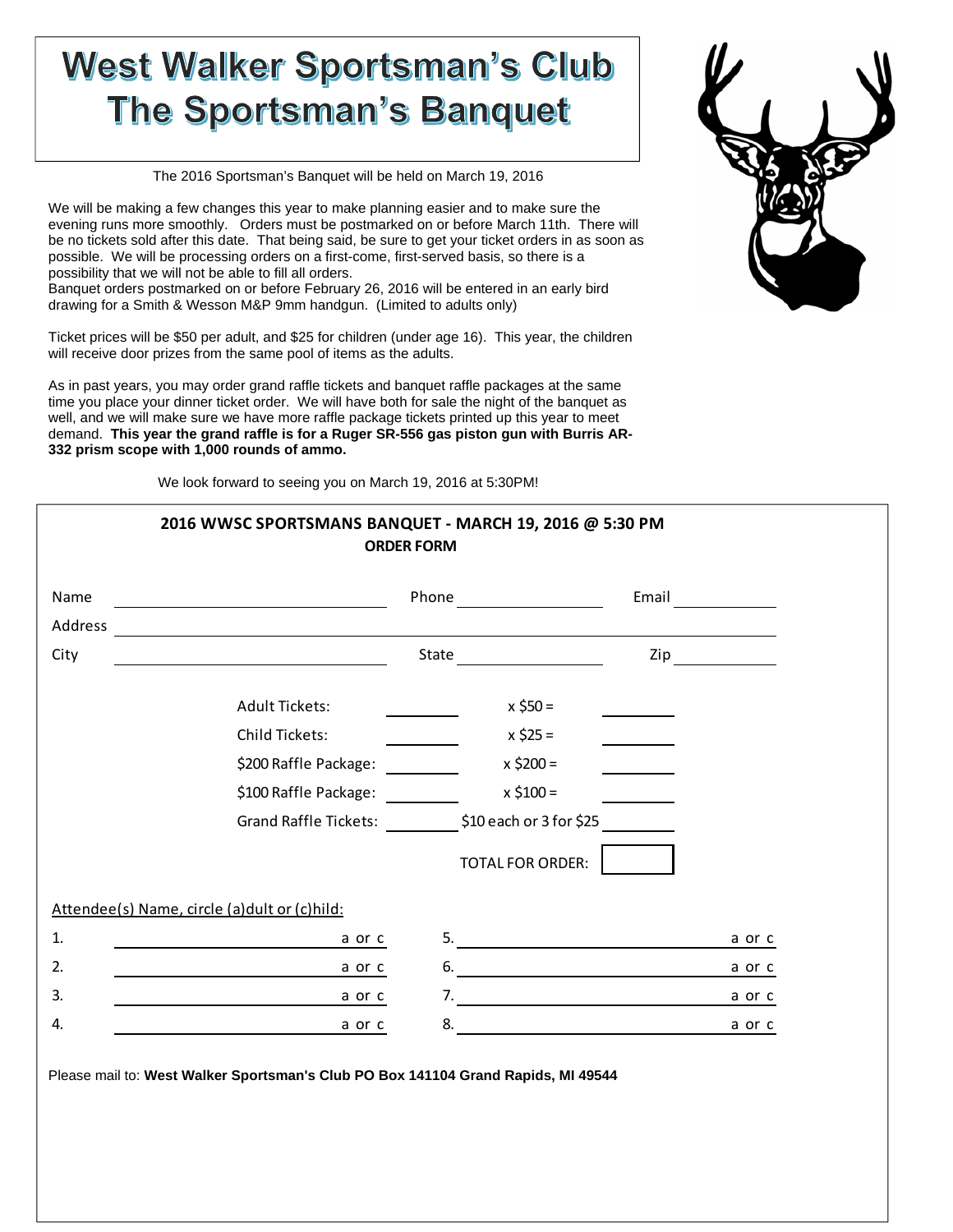### **Gun Safes**

Walk – In Vault Doors Fort Knox – American Security – Graffunder

### **HOOGERHYDE SAFE**

1033 Leonard St NW, Grand Rapids, MI 49504 **Phone: (616) 458-6365** Fax: (616) 485-2554

### **SK FULL DRAW 3-D ARCHERY RANGE**

10751 12th Ave., Grand Rapids, MI 49534 Phone: **(616) 791-7970** 

Open 7 Days **Stan Kurek**

Dawn to Dusk WWSC Member

#### **February Range Hours**

**Feb 1 – 15** 

Mon – Sat: 9:00am – 6:00pm Sundays: 10:00am – 6:00pm

#### **Feb 16 – 31**

Mon – Sat: 9:00am – 6:15pm Sundays: 10:00am – 6:15pm Link for range hours: http://www.wwsc.org/rangehours.shtml Link for range rules: http://www.wwsc.org/img/ranges/Ra

# The Kitchen is OPEN !!

Saturday 11:00 AM to 2:00 PM Burgers and fries

**Feb Ruger 10/22 Takedown Mar S&W M&P 22 Compact** 

**Aug Ruger AR556 .223** 

**Nov Glock Model 21 45ACP** 

**Apr Ruger American Predator 22-250 May Springfield XD-S .45ACP 3.3" barrel Jun Henry Golden Boy .22 Magnum Jul Ruger SP101 357 4.2" barrel** 

Sep | Springfield XD(M) 9mm 3.8" barrel **Oct Remington 11-87 Sportsman 12g** 

**Dec** Beretta A300 Outlander 12g Walnut

**2016 Big Gun Raffle Jan S&W Bodyguard 380 John Nienhuis #195** 

Sunday 9:00 AM to 11:00 AM Breakfast

Sunday 11:00 AM to 1:00 PM Burgers and fries

## **West Walker Sportsman's Club Pistol-range building rentals**

**CPL/training Rental policy, normally one day includes 2-3 hours range time. Mandatory: The "renter" must be a WWSC Associate/Charter member.** 

**CHARTER members: \$100 rental fee with a \$100 refundable damage/cleaning deposit, non-refundable for cancellation. Contact BOD member after event for refund approval.** 

**PRIVATE companies for profit: \$200 rental fee with a \$100 refundable damage/cleaning deposit, non-refundable for cancellation. Cost includes a WWSC monitor during the shooting portion of the class. Contact WWSC rental monitor after event for refund approval.** 

**FRIENDS OF WWSC: \$\$ donation rental fee with a \$100 refundable damage/cleaning deposit, non-refundable for cancellation. Contact BOD member after event for refund approval.** 

#### **NOTES:**

**WWSC rental monitor, for private companies, responsible for clean-up after the private rental activity ie: classroom/restrooms/range area. Monitor payment, \$50.** 

**Any company/individual/organization teaching CPL classes must provide current insurance certificate and NRA instructor certification.** 



More 2XL t-shirts will be here soon.

T-shirts \$10 (2x Tshirt \$12) Hoodie \$32 (2x Hoodie \$37)